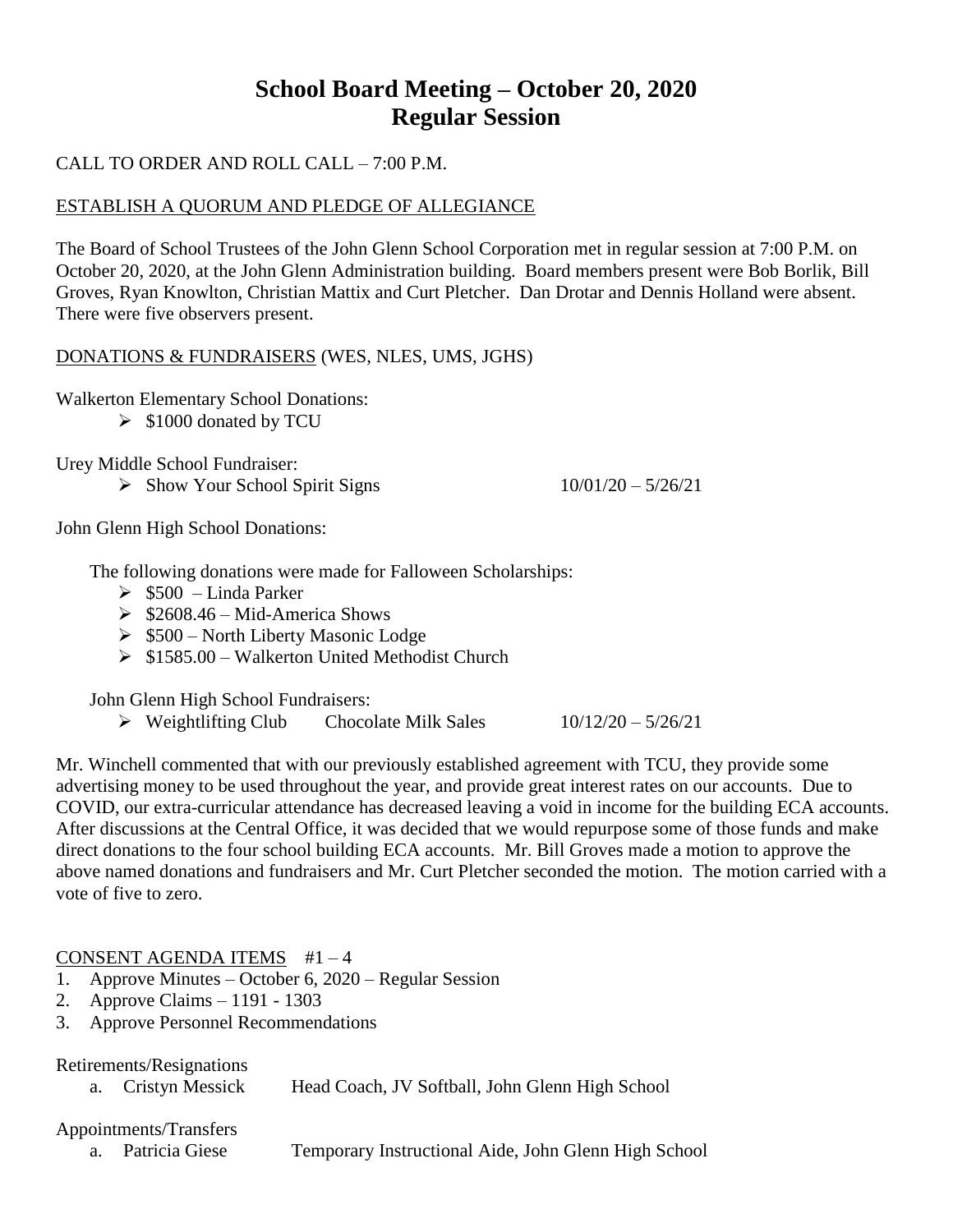- b. Nicole Porogi Temporary Special Education Instructional Aide, John Glenn High
	- School
- c. John Jolley Varsity Football Assistant Coach, John Glenn High School
- d. Mike Wojtas 8<sup>th</sup> Grade A-Team Boys Basketball, Urey Middle School
- e. Kyler Columbia Transfer from 7<sup>th</sup> Grade A-Team Girls Basketball Coach to 8<sup>th</sup> Grade A-Team Girls Basketball Coach, Urey Middle School
- 4. Approve Transfer Student Requests

We currently have 495 Out-of-District Transfer requests for the 2020-2021 school year which includes the new requests listed below.

| <b>Blake Robinson</b> | JGHS/11 |
|-----------------------|---------|
| Emma Norton           | UMS/8   |

Mr. Bill Groves made a motion to approve Consent Agenda Items 1 – 4 and Mr. Ryan Knowlton seconded the motion. The motion carried with a vote of five to zero.

# NEW BUSINESS

1. Approve Resolution to Approve 2021 Budget as advertised

Mr. Winchell noted that the 2021 Budget remains the same as detailed at prior meetings. He went on to say it was a total budget of a little over \$19 million and a tax levy of a little over \$5 million. Mr. Tom Bendy referenced the previous Board meeting minutes for exact numbers. As stated at the October 6, 2020 meeting, the total budget for 2021 is \$19,394,518 with a levy of \$5,351,209 which is expected to be closer to \$4.8 million. The advertised tax rate is \$1.3378 but expected to come in around \$1.03-\$1.10. Mr. Bendy also noted that usually the Board would approve the Capital Projects Plan and Bus Replacement Plan at the same meeting as the 2021 Budget, but due to recent changes made by the DLGF, the public posting requirements have changed. A Board meeting will be held October 27, 2020 at 7:00 PM to approve both of these plans prior to the November 1, 2020 deadline. Mr. Curt Pletcher made a motion to approve the Resolution to Approve 2021 Budget as advertised and Mr. Bill Groves seconded the motion. The motion carried with a vote of five to zero.

# REPORTS

1. Superintendent's Report

Mr. Winchell reported the following:

- He has reached a tentative agreement with the Teacher's Association for the 2020-2021 Contract. After a few small language items getting finished up, the teachers will be hold their ratification meeting. A public hearing will be held at the October 27, 2020 meeting to review the Tentative Agreement.
- In light of adding an additional meeting on October 27, 2020 to approve the Capital Projects Plan, Bus Replacement Plan and hold the public hearing for the tentative agreement, Mr. Winchell is recommending that the November 3, 2020 Board Meeting be canceled. It is also Election Day and would allow members to follow the election outcomes. Additionally, it is recommended that we hold our next Board Meeting November 10, 2020 in order to approve the 2020-2021 Teachers Contract prior to the November 15<sup>th</sup> deadline. This will be our only meeting held in the month of November.